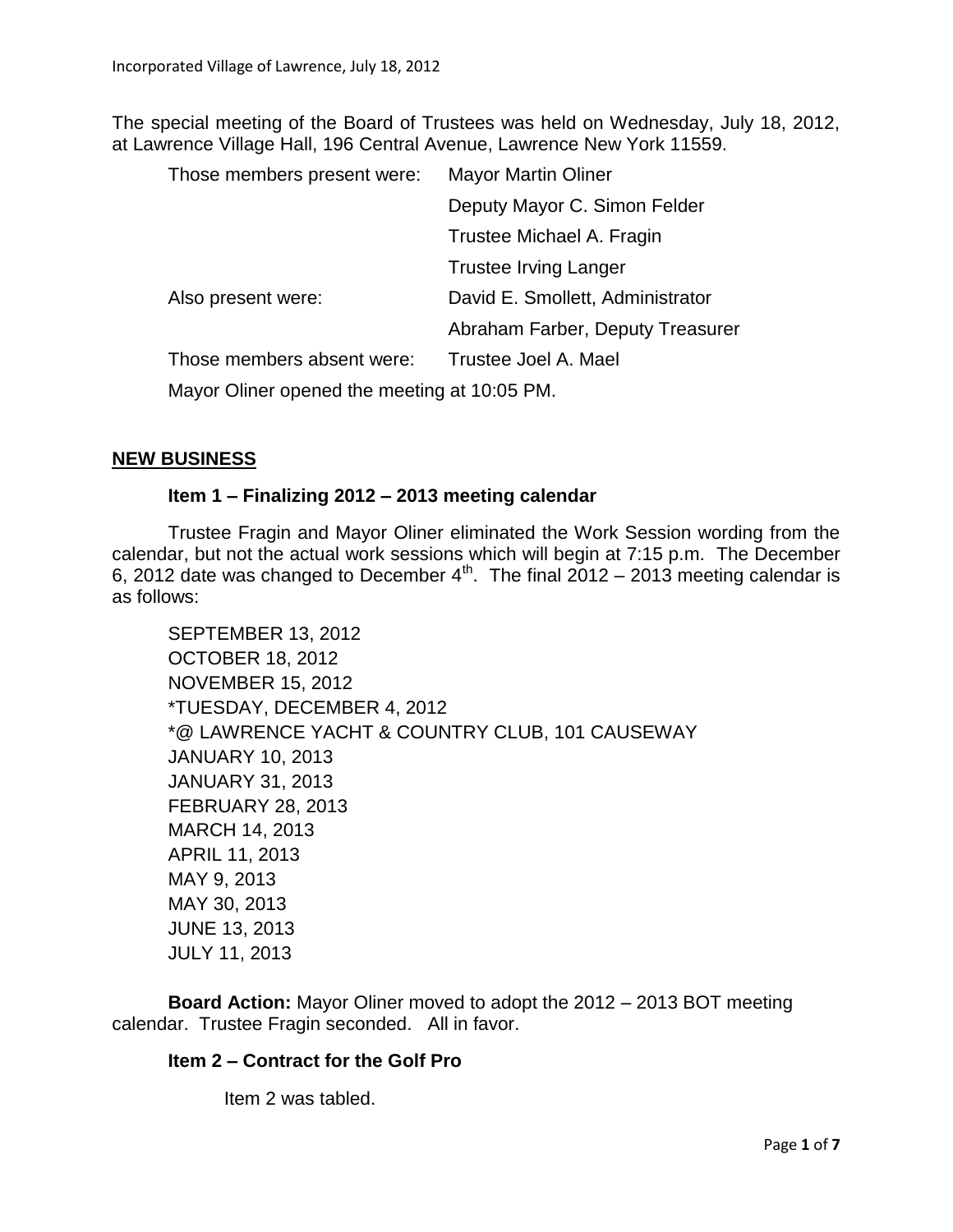## **Item 3 – Contract for the Tennis Pro**

Item 3 was tabled.

### **Item 4 – Appointments**

**Board Action:** Mayor Oliner appointed C. Simon Felder as Deputy Mayor. Mayor Oliner made the following appointments, and moved that they be approved (Exhibit A, attached hereto):

| Commissioner - Police               |
|-------------------------------------|
| Commissioner - Fire                 |
| Commissioner – Public Works/Highway |
| Commissioner - Parks & Recreation   |
| Commissioner - Sanitation           |
| <b>Acting Village Justice</b>       |
| <b>Park Commission</b>              |
| <b>Park Commission</b>              |
|                                     |

Trustee Fragin seconded. All in favor.

Administrator Smollett listed the following banks to be approved as official depositories/banks: TD Bank, Capital One, Citibank, Flushing Commercial Bank, and Community National Bank.

**Board Action:** Mayor Oliner moved to approve these banks. Trustee Fragin seconded. All in favor.

**Board Action:** Mayor Oliner moved to approve the adoption of the bank resolutions for each of the entities; with the signatories to be the Village Administrator, the Mayor, and the Deputy Mayor. Deputy Mayor Felder seconded. The vote was as follows:

Mayor Oliner – Aye Deputy Mayor Felder – Aye Trustee Langer – Aye Trustee Fragin – Nay Trustee Mael – Absent Motion passed.

**Item 5 – Approval to go out for bids: Electrician; HVAC; Tree services, Trees/Plants, #2 Fuel Oil, Diesel Fuel, Gasoline, Yard Containers, Automotive Parts, Vactor Basin Cleaner, Masonry Supplies, Appliance Repairs, Plumbing Contractor, Asphalt.**

Administrator Smollett presented the above items to be bid. Mayor Oliner said these items should be placed for bid annually and earlier in the year.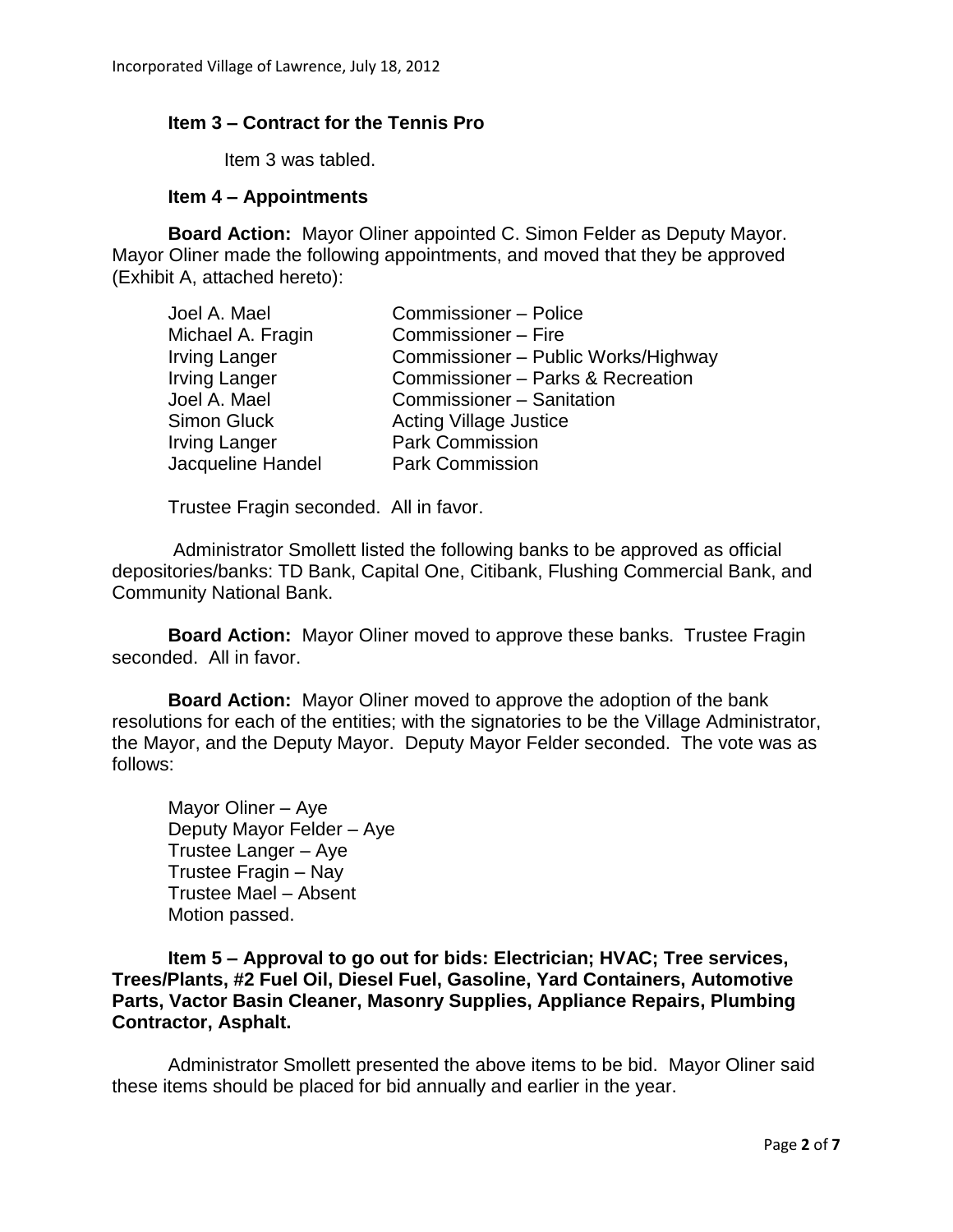**Board Action:** Mayor Oliner moved to authorize the Village Administrator to advertise these bids. Deputy Mayor Felder seconded. All in favor.

## **Item 6 – Village Administrator's Contract**

**Board Action:** Mayor Oliner moved to extend the current agreement with Mr. Smollett. . Trustee Fragin seconded, and asked that this matter be moved to Executive Session, to which Mayor Oliner agreed.

## **Item 7 – 2013 Golf Membership Rates**

After discussion the following rate schedule was introduced for approval.

|                    | 2013       |            |
|--------------------|------------|------------|
| Member Type        | Approved   | cap        |
| Gold               | \$5,350.00 |            |
| <b>Gold Res</b>    | \$2,950.00 |            |
| Silver             | \$3,750.00 |            |
| <b>Silver Res</b>  | \$2,450.00 |            |
| <b>Bronze</b>      | \$2,975.00 | 130 Bronze |
| <b>Bronze Res</b>  | \$2,250.00 |            |
| Family             | \$7,500.00 |            |
| <b>Family New</b>  | \$7,000.00 |            |
| <b>Family Res</b>  | \$5,300.00 |            |
| Jr. Ex             | \$2,650.00 |            |
| Jr. Ex Res         | \$2,000.00 |            |
| Jr Golf            | \$250.00   |            |
| Jr Golf            | \$400.00   |            |
| Jr Golf            | \$450.00   |            |
| <b>Jr Golf Res</b> | \$150.00   |            |
| Jr Golf Res        | \$200.00   |            |
| Jr Golf Res        | \$300.00   |            |

These rates go into effect August 1, 2012.

New members signing up after August 1, 2012 get the remainder of the 2012 season, included with their 2013 membership.

**Board Action:** Trustee Langer moved to approve the new 2013 golf rates as per the schedule, to be published August  $1<sup>st</sup>$ , 2012, and increase the Bronze membership cap to 130 members. Mayor Oliner seconded. All in favor.

## **Item 8 – Stop Signs on Broadway**

Discussion ensued regarding hazardous traffic flow on Broadway between Sutton Place and Lord Avenue. There are problems with speeding motorists and difficulties making turns at these intersections. Also discussed was the relative effectiveness of Stop signs versus traffic lights to remediate the problem.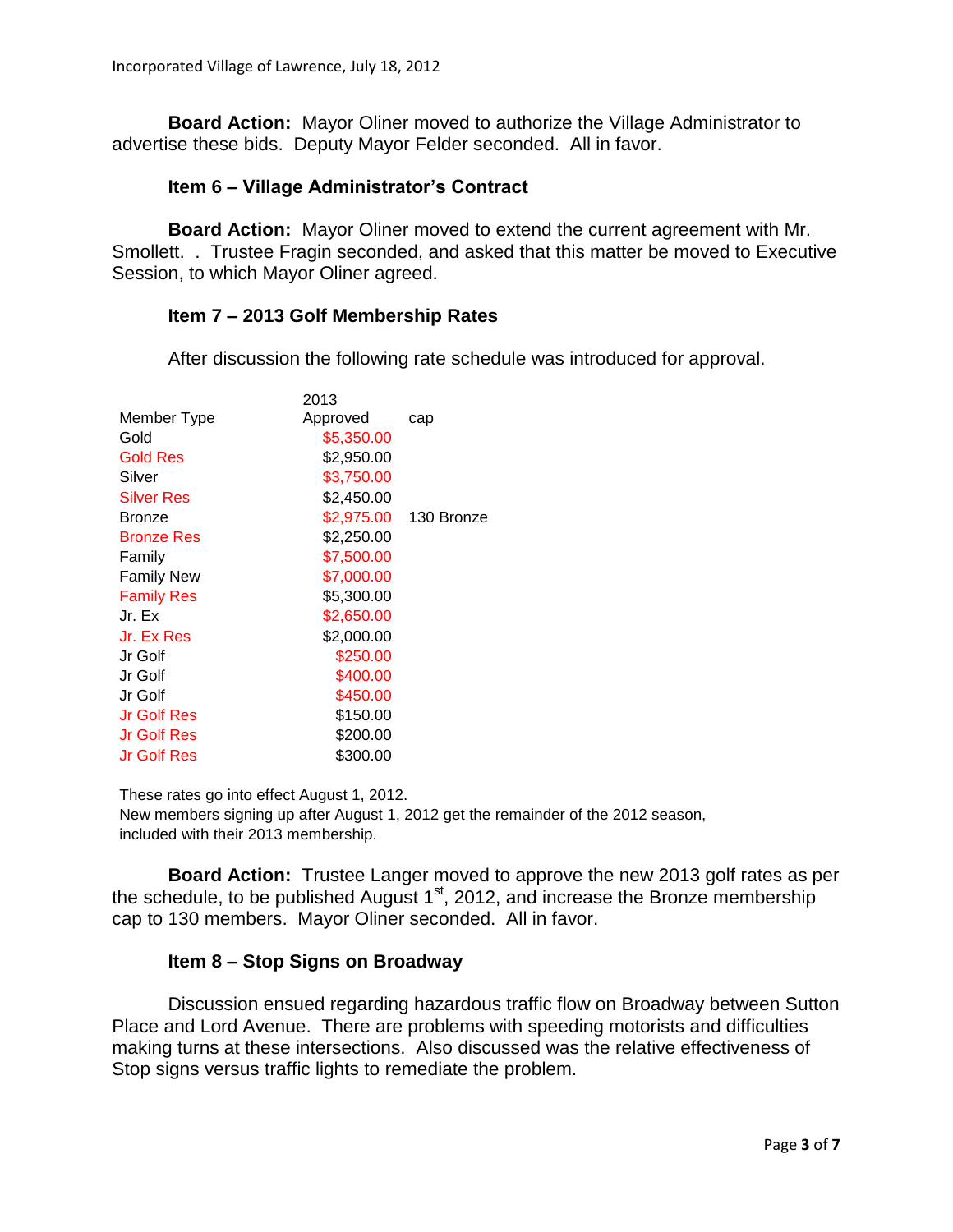**Board Action:** Mayor Oliner moved to authorize Administrator Smollett to retain Sam Schwartz Engineers to do an analysis of the traffic flow along Broadway between Sutton Place and Lord Avenue and provide recommendations. The cost of the study is not to exceed \$3,500. Trustee Felder seconded. All in favor, except for Trustee Fragin who abstained.

Trustee Fragin moved to convene in Executive Session to discuss matters that may lead to the hiring, firing or discipline of one or more employees and separately, matters dealing with pending litigation. Mayor Oliner seconded the motion. All in favor.

The Board convened in Executive Session at 11:15 PM.

### **Executive Session Minutes**

#### **Village Administrator Smollett's Employment Agreement**

Discussion ensued regarding extending Administrator Smollett's employment agreement.

Mayor Oliner moved to return to Public Session. Trustee Felder seconded. All in favor.

The Board returned to public session at 11:20 PM

**Board Action:** Mayor Oliner moved to approve the following resolution extending Administrator Smollett's current agreement:

Resolved, that Village Administrator's existing agreement for compensation and benefits (which currently expires at the 2012 organizational meeting, but in no event later than July 30, 2012) is extended to remain in effect so long as the Village Administrator also holds the office of Village Clerk-Treasurer.

Trustee Felder seconded. All in favor except for Trustee Fragin who voted nay.

Trustee Fragin moved to adjourn the meeting. Mayor Oliner seconded. All in favor.

Meeting adjourned at 11:30 pm.

This is to certify that I, David E. Smollett, read the preceding minutes, and they are in all aspects a full and correct record of such proceedings.

David E. Smollett, Administrator

\_\_\_\_\_\_\_\_\_\_\_\_\_\_\_\_\_\_\_\_\_\_\_\_\_\_\_\_\_\_\_\_

Clerk/Treasurer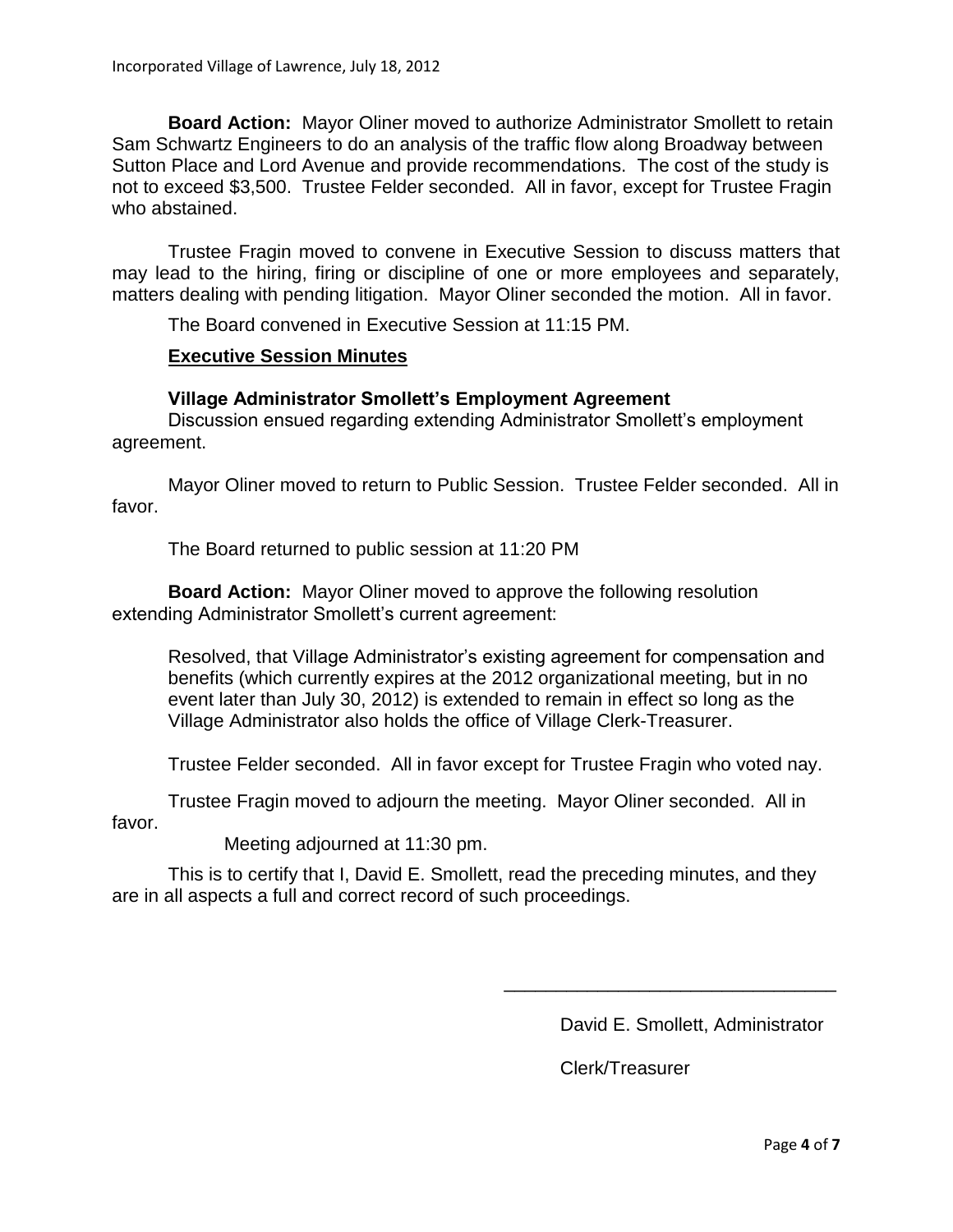# **EXHIBIT A - ITEM #4 BOT MTG. MINUTES 7/12/12**

#### **Appointments & Designations FY 2012-2013**

| <b>Name</b>                | <b>Designation</b>                                   | Term             | <b>Expires</b> |                 |
|----------------------------|------------------------------------------------------|------------------|----------------|-----------------|
| <b>ELECTED:</b>            |                                                      |                  |                |                 |
| <b>Martin Oliner</b>       | <b>Mayor</b>                                         | 2                | 2014           |                 |
| <b>C. Simon Felder</b>     | <b>Trustee</b>                                       | 2                | 2014           |                 |
| <b>Irving Langer</b>       | <b>Trustee</b>                                       | $\boldsymbol{2}$ | 2014           |                 |
| <b>Donald J. Buchalter</b> | <b>Justice</b>                                       | 4                | 2016           |                 |
| <u>APPOINTED:</u>          |                                                      |                  |                |                 |
| <b>C. Simon Felder</b>     | <b>Deputy Mayor</b>                                  | $\mathbf{1}$     | 2013           |                 |
| Joel A. Mael               | <b>Commissioner - Police</b>                         | 1                | 2013           |                 |
| Michael A. Fragin          | <b>Commissioner - Fire</b>                           | 1                | 2013           |                 |
| Michael A. Fragin          | <b>Commissioner - Finance</b>                        | $\mathbf{1}$     | 2013           |                 |
| <b>Irving Langer</b>       | <b>Commissioner - Public Works/Highway</b>           | 1                | 2013           |                 |
| <b>Irving Langer</b>       | <b>Commissioner - Parks &amp; Recreation</b>         | 1                | 2013           |                 |
| <b>Joel A. Mael</b>        | <b>Commissioner - Sanitation</b>                     | 1                | 2013           |                 |
| <b>David E. Smollett</b>   | <b>Clerk/Treasurer</b>                               | $\overline{2}$   | 2012           | <b>HOLDOVER</b> |
| <b>David E. Smollett</b>   | <b>Budget, Records Mgmt, Records Access Officer,</b> | 1                | 2012           | <b>HOLDOVER</b> |
|                            | <b>Marriage Officer</b>                              |                  |                |                 |
| <b>Abe Farber</b>          | <b>Deputy Village Treasurer</b>                      | 1                | 2012           | <b>HOLDOVER</b> |
| <b>A. Thomas Levin</b>     | <b>Village Attorney</b>                              | 1                | 2012           | <b>HOLDOVER</b> |
| <b>Simon Gluck</b>         | <b>Acting Village Justice</b>                        | $\mathbf{1}$     | 2013           |                 |
| <b>Patricia Coco</b>       | <b>Clerk to the Village Justice</b>                  | 1                | 2012           | <b>HOLDOVER</b> |
| <b>Tom Pantelis</b>        | <b>Counsel to ZBA, BBD &amp; Planning Bd</b>         | 1                | 2012           | <b>HOLDOVER</b> |
| <b>Gary Mandel</b>         | <b>Deputy Prosecutor</b>                             | 1                | 2012           | <b>HOLDOVER</b> |
| <b>Saul Bienenfeld</b>     | <b>Deputy Prosecutor</b>                             | 1                | 2012           | <b>HOLDOVER</b> |
| <b>Fran Hirmes</b>         | <b>Deputy Prosecutor</b>                             | 1                | 2012           | <b>HOLDOVER</b> |
| <b>Diane Rattner</b>       | <b>Deputy Prosecutor</b>                             | 1                | 2012           | <b>HOLDOVER</b> |
| <b>Lina Fusco</b>          | <b>Assessor</b>                                      | 1                | 2012           | <b>HOLDOVER</b> |
| <b>James Thayer</b>        | <b>Village Historian</b>                             | 1                | 2012           | <b>HOLDOVER</b> |
| <b>Lina Fusco</b>          | <b>Registrar</b>                                     | 1                | 2012           | <b>HOLDOVER</b> |
| <b>Abe Farber</b>          | <b>Deputy Registrar</b>                              | 1                | 2012           | <b>HOLDOVER</b> |
|                            | <b>Zoning Board of Appeals</b>                       |                  |                |                 |
|                            | Chmn, Lloyd Keilson Appt. for Chairman               | 1                | 2014           | <b>HOLDOVER</b> |
|                            | <b>Mark Schreck</b>                                  | $\mathbf{3}$     | 2013           |                 |
|                            | <b>Edward Gottlieb</b>                               | $\mathbf{3}$     | 2014           |                 |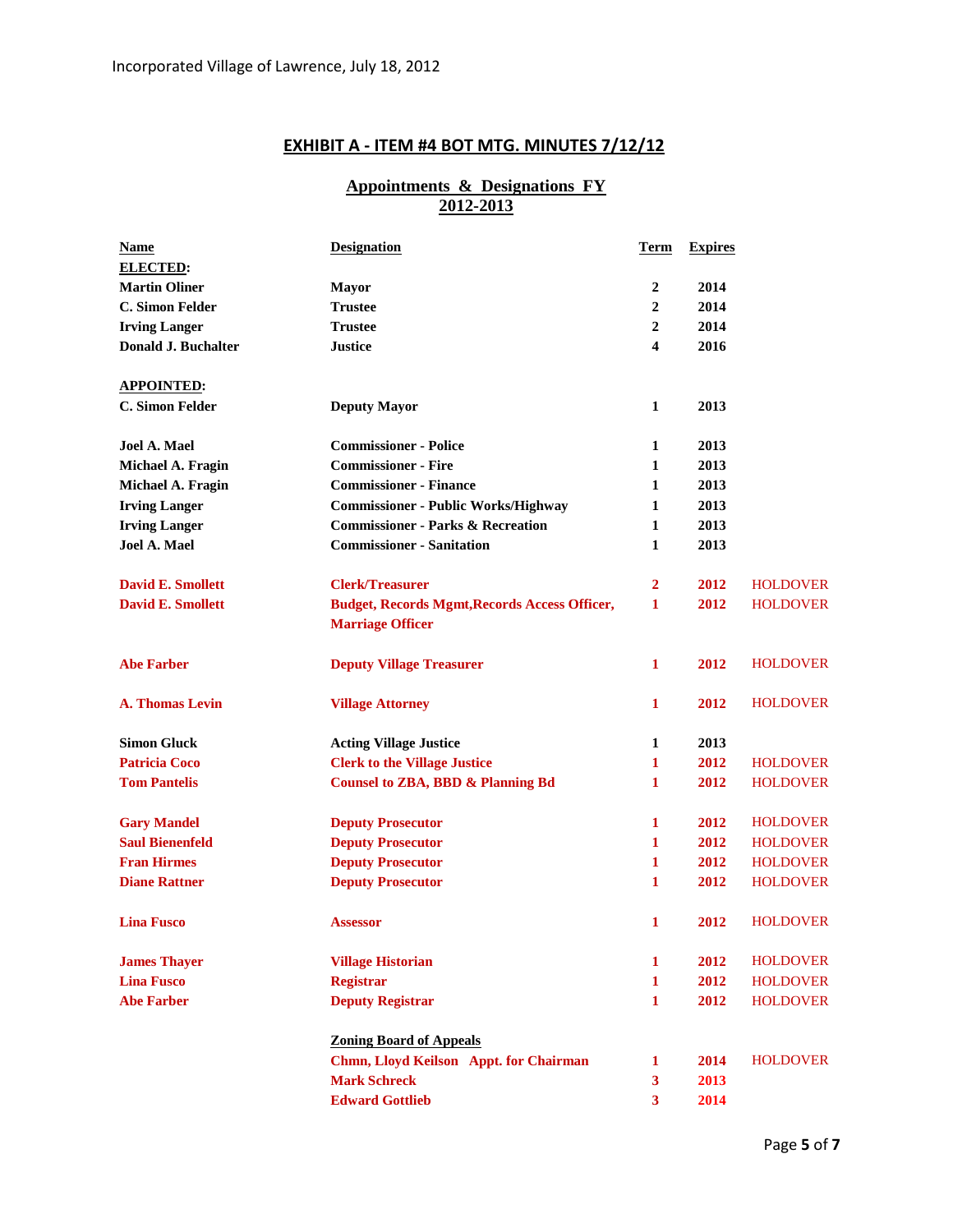|                                 | <b>Esther Williams</b>                       | 5 | 2012 | <b>HOLDOVER</b> |
|---------------------------------|----------------------------------------------|---|------|-----------------|
|                                 | <b>Lester Henner</b>                         | 5 | 2013 |                 |
|                                 | <b>Alternate, Michael Malek</b>              | 1 | 2012 | <b>HOLDOVER</b> |
|                                 | Alternate, David Seidemann                   | 1 | 2013 | Pending appt.   |
|                                 |                                              |   |      |                 |
|                                 | <b>Board of Building Design</b>              |   |      |                 |
|                                 | <b>Chmn, Benjamin Sporn</b>                  | 1 | 2012 | <b>HOLDOVER</b> |
|                                 | <b>Barbara Kupferstein</b>                   | 1 | 2012 | <b>HOLDOVER</b> |
|                                 | <b>Barry Pomerantz</b>                       | 1 | 2012 | <b>HOLDOVER</b> |
|                                 | <b>Ronni Berman</b>                          | 1 | 2012 | <b>HOLDOVER</b> |
|                                 | <b>Eva Staiman</b>                           | 1 | 2012 | <b>HOLDOVER</b> |
|                                 | <b>Alternate, Myrna Breitman</b>             | 1 | 2012 | <b>HOLDOVER</b> |
|                                 | <b>Alternate, Abraham Abittan</b>            | 1 | 2012 | <b>HOLDOVER</b> |
|                                 | <b>Alternate, Shoshana Weinstock</b>         | 1 | 2012 | <b>HOLDOVER</b> |
|                                 | <b>Planning Board</b>                        |   |      |                 |
|                                 | <b>Geri Gindea</b>                           | 5 | 2015 |                 |
|                                 | Chmn, Geri Gindea                            | 1 | 2012 | <b>HOLDOVER</b> |
|                                 | <b>Mordy Sohn</b>                            | 5 | 2013 |                 |
|                                 | <b>Noah Fleschner</b>                        | 5 | 2014 |                 |
|                                 | <b>Edward Yodowitz</b>                       | 5 | 2016 |                 |
|                                 | <b>Allen Dorkin</b>                          | 5 | 2012 | <b>HOLDOVER</b> |
|                                 | <b>Alternate, Lawrence Levitan</b>           | 1 | 2012 | <b>HOLDOVER</b> |
|                                 | <b>Alternate, Jacqueline Handel</b>          | 1 | 2012 | <b>HOLDOVER</b> |
|                                 |                                              |   |      |                 |
|                                 | <b>Park Commission</b>                       |   |      |                 |
|                                 | <b>Chmn, Barry Schwartz</b>                  | 1 | 2012 | <b>HOLDOVER</b> |
|                                 | <b>Vice Chmn, Jeffrey Lederman</b>           | 1 | 2012 | <b>HOLDOVER</b> |
|                                 | <b>Martin Levi</b>                           | 1 | 2012 | <b>HOLDOVER</b> |
|                                 | <b>Howard Teitlebaum</b>                     | 1 | 2012 | <b>HOLDOVER</b> |
|                                 | <b>Howard Siskind</b>                        | 1 | 2012 | <b>HOLDOVER</b> |
|                                 | <b>Francine Sicklick</b>                     | 1 | 2012 | <b>HOLDOVER</b> |
|                                 | <b>Michael Levine</b>                        | 1 | 2012 | <b>HOLDOVER</b> |
|                                 | <b>Barry Mayer</b>                           | 1 | 2012 | <b>HOLDOVER</b> |
|                                 | <b>Irving Langer</b>                         | 1 | 2013 |                 |
|                                 | <b>Jacqueline Handel</b>                     | 1 | 2013 |                 |
| <b>Leo McMahon</b>              | <b>Golf Course Manager (General Manager)</b> | 1 | 2012 | <b>HOLDOVER</b> |
|                                 | <b>Memorial Park Committee</b>               |   |      |                 |
|                                 | <b>Myrna Breitman</b>                        | 1 | 2012 | <b>HOLDOVER</b> |
|                                 | <b>Rebbitzen Horowitz</b>                    | 1 | 2012 | <b>HOLDOVER</b> |
|                                 | <b>Jeanette Schechter</b>                    | 1 | 2012 | <b>HOLDOVER</b> |
| <b>TD Bank</b>                  | <b>} Official Depositories</b>               | 1 | 2013 |                 |
| <b>Capital One</b>              | <b>} Official Depositories</b>               | 1 | 2013 |                 |
| <b>Citibank</b>                 | <b>{</b> Official Depositories               | 1 | 2013 |                 |
| <b>Flushing Commercial Bank</b> | <b>} Official Depositories</b>               | 1 | 2013 |                 |
| <b>Community National Bank</b>  | <b>} Official Depositories</b>               | 1 | 2013 |                 |
|                                 |                                              |   |      |                 |